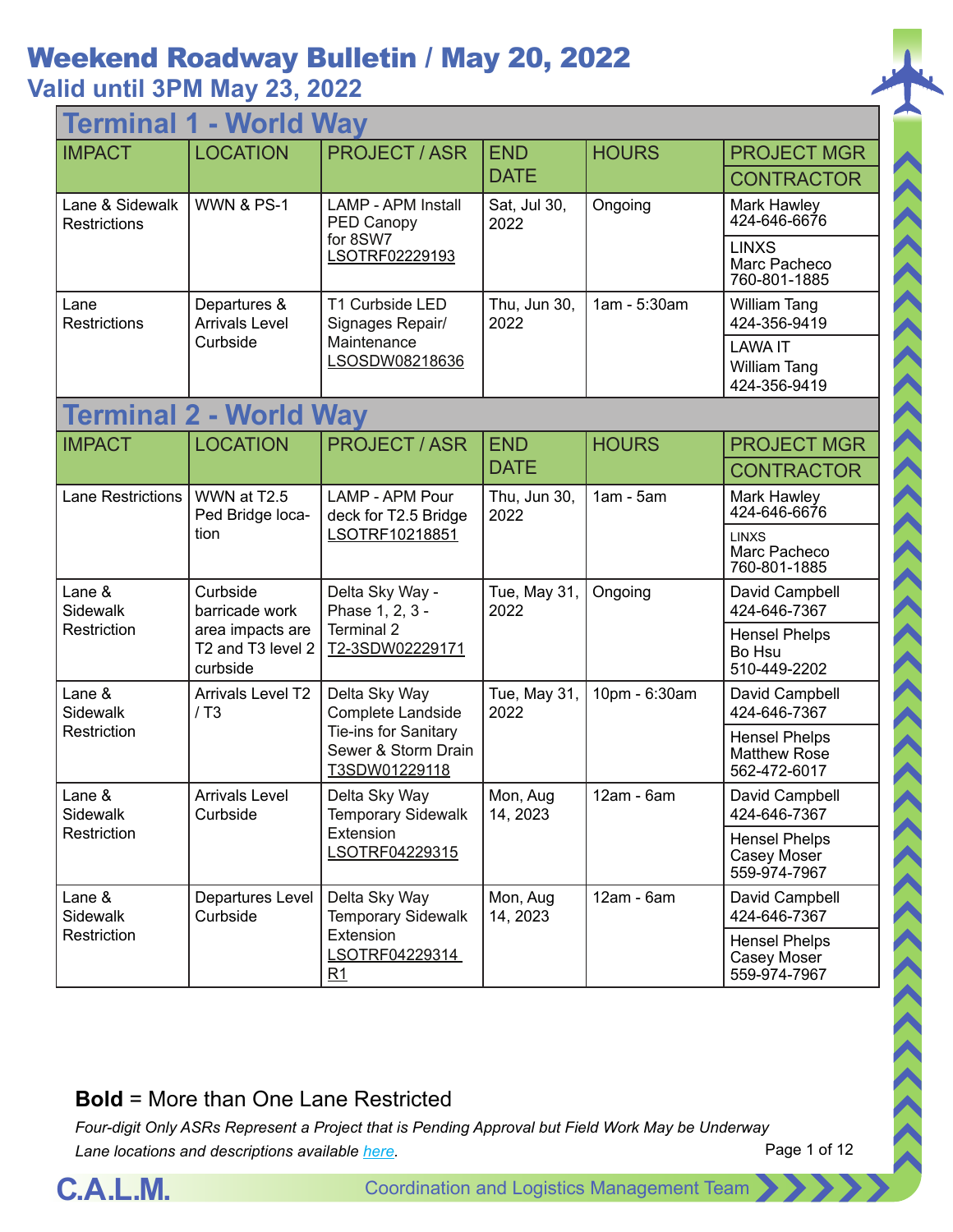#### **Valid until 3PM May 23, 2022**

| - World Way<br><b>Termina</b> |                                          |                                                             |                       |               |                                                             |  |  |
|-------------------------------|------------------------------------------|-------------------------------------------------------------|-----------------------|---------------|-------------------------------------------------------------|--|--|
| <b>IMPACT</b>                 | <b>LOCATION</b>                          | <b>PROJECT / ASR</b>                                        | <b>END</b>            | <b>HOURS</b>  | <b>PROJECT MGR</b>                                          |  |  |
|                               |                                          |                                                             | <b>DATE</b>           |               | <b>CONTRACTOR</b>                                           |  |  |
| <b>Lane Restrictions</b>      | Departures Level<br>3 lane closures      | Establish temporary<br>constraints for 40-ton               | Sun, May<br>15, 2922  | 11pm - 4:30am | David Campbell<br>424-646-7367                              |  |  |
|                               | in D1, L3, L2                            | mobile crane<br>LSOCRN04229274<br>R2                        |                       |               | <b>Hensel Phelps</b><br><b>Matthew Rose</b><br>562-472-6017 |  |  |
| <b>Lane Restrictions</b>      | Departures Level<br>3 lane closures      | <b>Departures Exterior</b><br>Skin                          | Thu, Jun 30,<br>2022  | 11pm - 4:30am | David Campbell<br>424-646-7367                              |  |  |
|                               | in D1, L3, L2                            | LSOTRF04229273                                              |                       |               | <b>Hensel Phelps</b><br><b>Matthew Rose</b><br>562-472-6017 |  |  |
| <b>Lane Restrictions</b>      | WWN at T3 - NE<br>of PS3 - Site of       | LAMP- (APM) T3.0<br>PED bridge deliver-                     | Thu, Aug 18,<br>20229 | $1am - 5am$   | Mark Hawley<br>424-646-6676                                 |  |  |
|                               | Ped Bridge                               | ies & pours<br>LSOTRF02229211                               |                       |               | <b>LINXS</b><br>Marc Pacheco<br>760-801-1885                |  |  |
| Lane &<br>Sidewalk            | <b>Arrivals Level</b><br>T3 West         | <b>TBIT-T3 Connector</b><br>L&side Boundary                 | Wed, May<br>31, 2023  | Ongoing       | David Campbell<br>424-646-7367                              |  |  |
| Restriction                   | Headhouse /<br><b>TBIT</b>               | TBCON03218290                                               |                       |               | <b>Hensel Phelps</b><br>Kevin Long<br>949-259-3213          |  |  |
| <b>Lane Restrictions</b>      | <b>Arrivals Level</b><br>in front of the | Delta Sky Way -<br>Phase 1,2,3 - Termi-                     | Mon, Oct 31,<br>2022  | 12am - 6:30am | David Campbell<br>424-646-7367                              |  |  |
|                               | <b>Terminal 3 West</b><br>Headhouse.     | nal 3<br>T3TRF12208073                                      |                       |               | <b>Hensel Phelps</b><br>Sonny Muntean<br>714-686-7151       |  |  |
| <b>Lane Restriction</b>       | Bus lanes &<br>sidewalk in               | Delta Sky Way -<br>Phase 1, 2, 3 -                          | Mon, Oct 31,<br>2022  | 9pm - 6:30am  | David Campbell<br>424-646-7367                              |  |  |
|                               | front of T-3<br>Departures Level         | Terminal 3<br>T3TRF09207860                                 |                       |               | <b>Hensel Phelps</b><br>Sonny Muntean<br>714-686-7151       |  |  |
| Lane Restriction              | Departures Level<br>three lanes          | Delta Sky Way -<br>Phase 1, 2, 3 -                          | Mon, Oct 31,<br>2022  | 9pm - 6:30am  | David Campbell<br>424-646-7367                              |  |  |
|                               |                                          | Terminal 3 Can-<br>opy Removal<br>T3TRF09207860             |                       |               | <b>Hensel Phelps</b><br>Sonny Muntean<br>714-686-7151       |  |  |
| Lane &<br>Sidewalk            | Inner Lane<br>Closure for                | Delta Sky Way -<br>Phase 1, 2, 3 - Ter-                     | Wed, Jun 1,<br>2022   | Ongoing       | David Campbell<br>424-646-7367                              |  |  |
| Restriction                   | Ramp Work                                | minal 3 - Barricade<br>Extension<br><u>T3SDW06207586 R1</u> |                       |               | <b>Hensel Phelps</b><br><b>Matthew Rose</b><br>562-472-6017 |  |  |

#### **Bold** = More than One Lane Restricted

*Four-digit Only ASRs Represent a Project that is Pending Approval but Field Work May be Underway Lane locations and descriptions available [here](http://slaxadgmss001/sites/CALMSHARE/Shared%20Documents/CTA_Lane_Descriptions.pdf).*



 $\langle \langle \rangle \rangle$ 

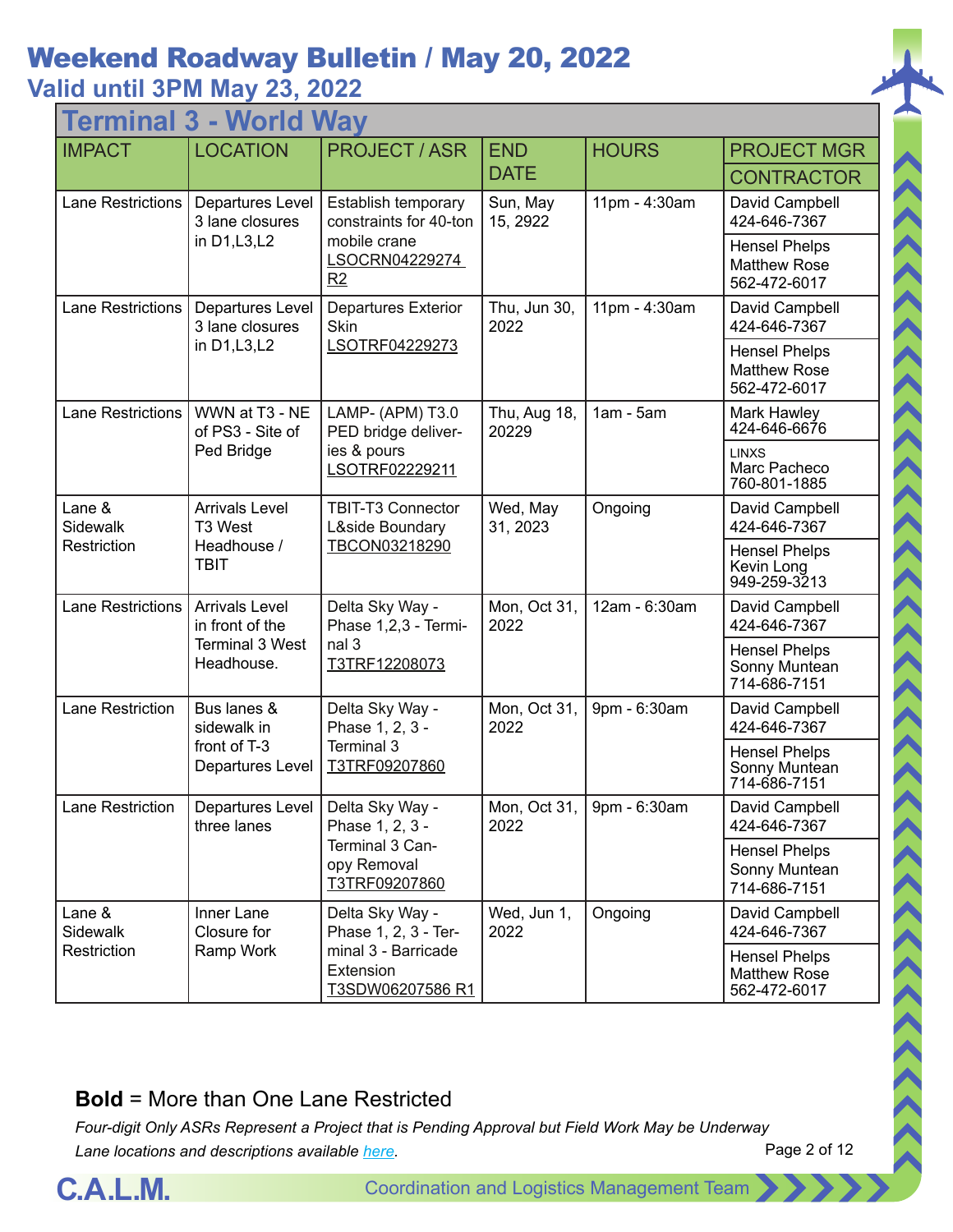### Weekend Roadway Bulletin / May 20, 2022 **Valid until 3PM May 23, 2022**

| Terminal 3 - World Way (cont             |                                       |                                                                       |                      |                        |                                                         |  |  |
|------------------------------------------|---------------------------------------|-----------------------------------------------------------------------|----------------------|------------------------|---------------------------------------------------------|--|--|
| <b>IMPACT</b>                            | <b>LOCATION</b>                       | <b>PROJECT/ASR</b>                                                    | <b>END</b>           | <b>HOURS</b>           | <b>PROJECT MGR</b>                                      |  |  |
|                                          |                                       |                                                                       | <b>DATE</b>          |                        | <b>CONTRACTOR</b>                                       |  |  |
| Lane Restriction<br>(Occasional &        | T3 Headhouse<br><b>Arrivals Level</b> | <b>Curbside Barricades</b><br>T3CUS04196436                           | Wed, Jun 1,<br>2022  | 10pm - 4pm             | David Campbell<br>424-646-7367                          |  |  |
| Intermittent)                            |                                       |                                                                       |                      |                        | <b>Hensel Phelps</b><br>Arnold Nguyen<br>714-657-6281   |  |  |
| <b>Lane Restriction</b><br>(Occasional & | T3 Headhouse<br>Departures Level      | <b>Curbside Barricades</b><br>T3ELV04196434                           | Wed, Jun 1,<br>2022  | 10pm - 4pm             | David Campbell<br>424-646-7367                          |  |  |
| Intermittent)                            |                                       |                                                                       |                      |                        | <b>Hensel Phelps</b><br>Arnold Nguyen<br>714-657-6281   |  |  |
| Lane<br>Restrictions                     | World Way North<br>- Inner Lanes      | <b>Terminal Cores &amp;</b><br>APM Interface -                        | Thu, Jun 23,<br>2022 | Nightly,<br>10pm - 8am | AJ Rastegar<br>424-646-7089                             |  |  |
|                                          | Lanes at North<br>Knuckle             | Nightly Deliveries,<br>Haul, & Staging<br>TBTRF11197100<br><b>R17</b> |                      |                        | <b>Austin Commercial</b><br>Kevin Hayes<br>424-312-2156 |  |  |
| Lane<br>Restrictions                     | Bus lanes &<br>sidewalk in front      | T3 Headhouse bar-<br>ricades / temporary                              | Sat, Oct 31,<br>2022 | Ongoing                | David Campbell<br>424-646-7367                          |  |  |
|                                          | $of T-3$                              | sidewalk<br>T3SDW09207859                                             |                      |                        | <b>Hensel Phelps</b><br>Sonny Muntean<br>714-686-7151   |  |  |
| Lane / Sidewalk<br>Restrictions          | T2 & T3 level 2<br>curbside           | Delta Sky Way -<br>Phase 1, 2, 3 - Ter-                               | Mon, Oct 31,<br>2022 | Ongoing                | David Campbell<br>424-646-7367                          |  |  |
|                                          |                                       | minal 2<br>T3SDW09207859                                              |                      |                        | <b>Hensel Phelps</b><br>Bo Hsu<br>510-449-2202          |  |  |
| <b>TBIT - World Way</b>                  |                                       |                                                                       |                      |                        |                                                         |  |  |
| <b>IMPACT</b>                            | <b>LOCATION</b>                       | <b>PROJECT / ASR</b>                                                  | <b>END</b>           | <b>HOURS</b>           | <b>PROJECT MGR</b>                                      |  |  |
|                                          |                                       |                                                                       | <b>DATE</b>          |                        | <b>CONTRACTOR</b>                                       |  |  |
| Lane<br>Restrictions                     | Level 3<br>Departures Area            | <b>Terminal Cores</b><br>& APM Interface                              | Sun, Jul 31,<br>2022 | 10pm - 2:30pm          | <b>Becky Cawyer</b><br>424-646-5857                     |  |  |
|                                          | Canopy Demo                           | Phase 2 Canopy                                                        |                      |                        | <b>Austin Commercial</b>                                |  |  |

| Restrictions                | Departures Area               | & APM Interface                            | 2022                                |            | 424-646-5857                                              |
|-----------------------------|-------------------------------|--------------------------------------------|-------------------------------------|------------|-----------------------------------------------------------|
|                             | Canopy Demo                   | Phase 2 Canopy<br>Demo<br>TBTRF08218656 R2 |                                     |            | <b>Austin Comme</b><br><b>Frank Celis</b><br>310-259-0670 |
| Lane<br><b>Restrictions</b> | Level 3 Drop Off<br>Lane Soft | TBIT Cores - Area 4<br>TBCUS11218899       | Tue, May $31$ , $\parallel$<br>2022 | 12am - 6am | AJ Rastegar<br>424-646-7089                               |
|                             | Closure Area 4                |                                            |                                     |            | <b>ALCP</b><br><b>Frank Celis</b><br>310-259-0670         |

#### **Bold** = More than One Lane Restricted



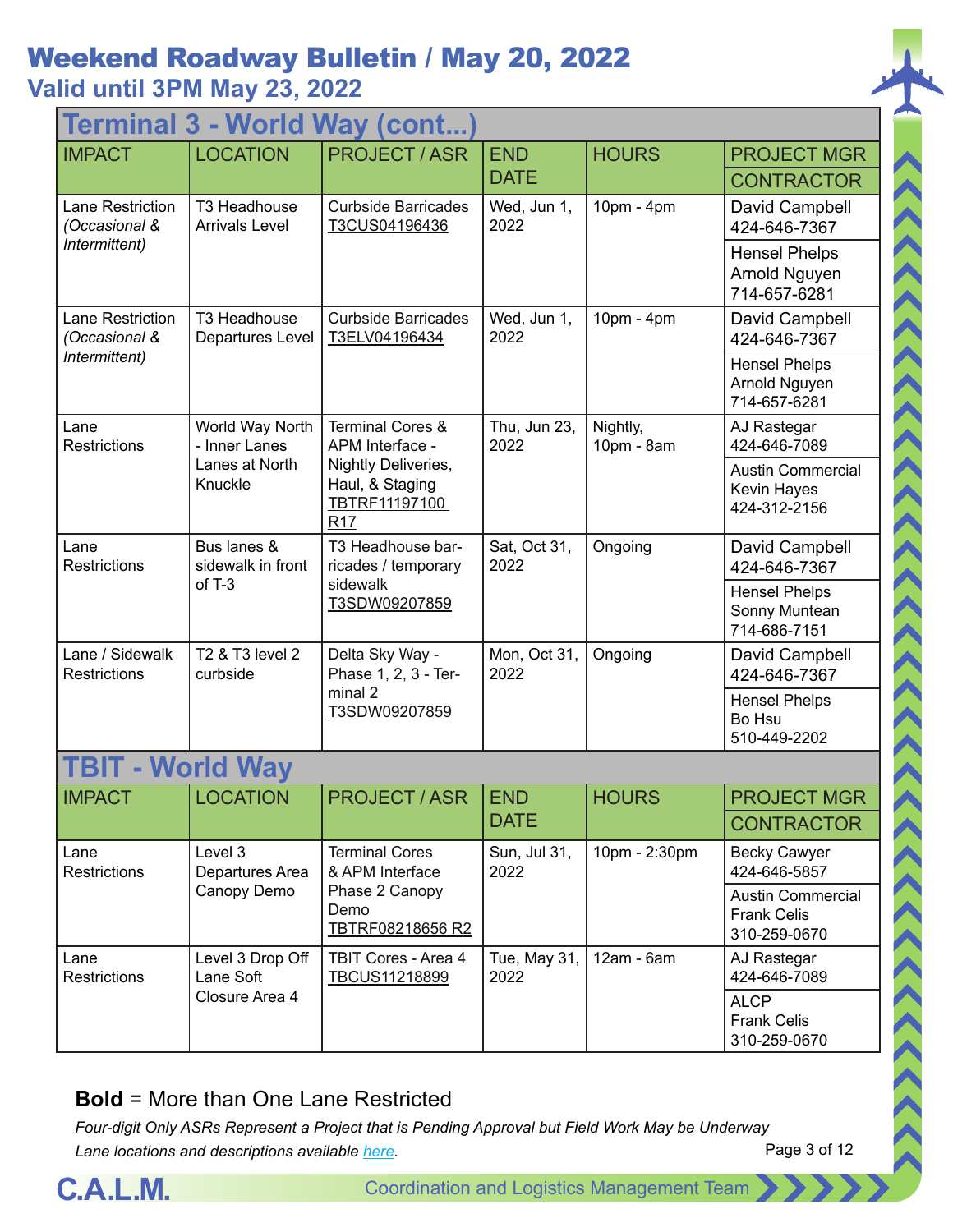#### **Valid until 3PM May 23, 2022**

| TBIT - World Way (cont.                |                                                   |                                                                                              |                      |              |                                                                |  |
|----------------------------------------|---------------------------------------------------|----------------------------------------------------------------------------------------------|----------------------|--------------|----------------------------------------------------------------|--|
| <b>IMPACT</b>                          | <b>LOCATION</b>                                   | <b>PROJECT/ASR</b>                                                                           | <b>END</b>           | <b>HOURS</b> | <b>PROJECT MGR</b>                                             |  |
|                                        |                                                   |                                                                                              | <b>DATE</b>          |              | <b>CONTRACTOR</b>                                              |  |
| Lane & Sidewalk<br><b>Restrictions</b> | Level 3<br>Departures Area                        | <b>Terminal Cores &amp;</b><br>APM Interface TBIT -                                          | Thu, Jun 1,<br>2023  | $11pm - 6am$ | AJ Rastegar<br>424-646-7089                                    |  |
|                                        | sidewalk and<br>drop off lane (for<br>deliveries) | L3 South Laydown<br>TBSDW06218505                                                            |                      |              | <b>Austin Commercial</b><br><b>Frank Celis</b><br>310-259-0670 |  |
| Lane<br><b>Restrictions</b>            | <b>Arrivals Level</b><br>Area 4 Drop Off          | TBIT Cores - Area 4<br>L3 Barricades                                                         | Thu, Jun 1,<br>2023  | Ongoing      | AJ Rastegar<br>424-646-7089                                    |  |
|                                        | Lane GL 50-59                                     | TBTRF01229134 R1                                                                             |                      |              | PCI<br><b>Ben Thatcher</b><br>714-863-2867                     |  |
| Lane<br><b>Restrictions</b>            | <b>Arrivals Level</b><br>Area 4                   | <b>TBIT Cores - Level 3</b><br><b>North South Closure</b>                                    | Thu, Jun 1,<br>2023  | Ongoing      | AJ Rastegar<br>424-646-7089                                    |  |
|                                        |                                                   | Turnover<br>TBCUS12219043 R1                                                                 |                      |              | PCI<br><b>Ben Thatcher</b><br>714-863-2867                     |  |
| Lane<br>Restrictions                   | Area 2 Upper<br>Roadway                           | <b>TBIT Cores - Area 2</b><br>Barricade & Sidewalk<br>Demo - Sign Repair<br>TBCUS11218899 R4 | Tue, May 31,<br>2022 | 12am - 6am   | AJ Rastegar<br>424-646-7089                                    |  |
|                                        |                                                   |                                                                                              |                      |              | <b>Austin Commercial</b><br><b>Frank Celis</b><br>310-259-0670 |  |
| Lane<br><b>Restrictions</b>            | Area 4 L1                                         | TBIT Cores - Area 4<br><b>Barricade Phasing</b>                                              | Thu, Jun 1,<br>2023  | $11pm - 6am$ | AJ Rastegar<br>424-646-7089                                    |  |
|                                        |                                                   | TBCUS11218896                                                                                |                      |              | PCI<br><b>Ben Thatcher</b><br>714-863-2867                     |  |
| Sidewalk<br><b>Restrictions</b>        | <b>Arrivals Level</b><br>- North End of           | <b>Terminal Cores &amp;</b><br><b>APM</b> Interface                                          | Mon, Aug<br>15, 2022 | Ongoing      | AJ Rastegar<br>424-646-7089                                    |  |
|                                        | <b>Terminal</b>                                   | TBTRF06196669                                                                                |                      |              | Infinity Drywall<br>Rob Hamamoto<br>562-219-6908               |  |
| Sidewalk<br><b>Restrictions</b>        | Level 1 Arrivals<br>Level - Grid line             | <b>Terminal Cores</b><br>& APM Interface                                                     | Mon, Aug<br>15, 2022 | 12am - 6am   | AJ Rastegar<br>424-646-7089                                    |  |
|                                        | 49 to 51 Side-<br>walk Area 3                     | <b>Sidewalk Extension</b><br>Area #3 Barricades<br>LSOTRF07207676                            |                      |              | ARB, Inc.<br>Art Mercado<br>310-505-6258                       |  |
| Lane<br><b>Restrictions</b>            | Level 3<br>Departures Area                        | <b>Terminal Cores &amp;</b><br>APM Interface Temp                                            | Wed, Jun 1,<br>2022  | Ongoing      | AJ Rastegar<br>424-646-7089                                    |  |
|                                        | 3 Central                                         | <b>Barricades</b><br>TBSDW08207752                                                           |                      |              | <b>Austin Commercial</b><br><b>Frank Celis</b><br>310-259-0670 |  |

#### **Bold** = More than One Lane Restricted



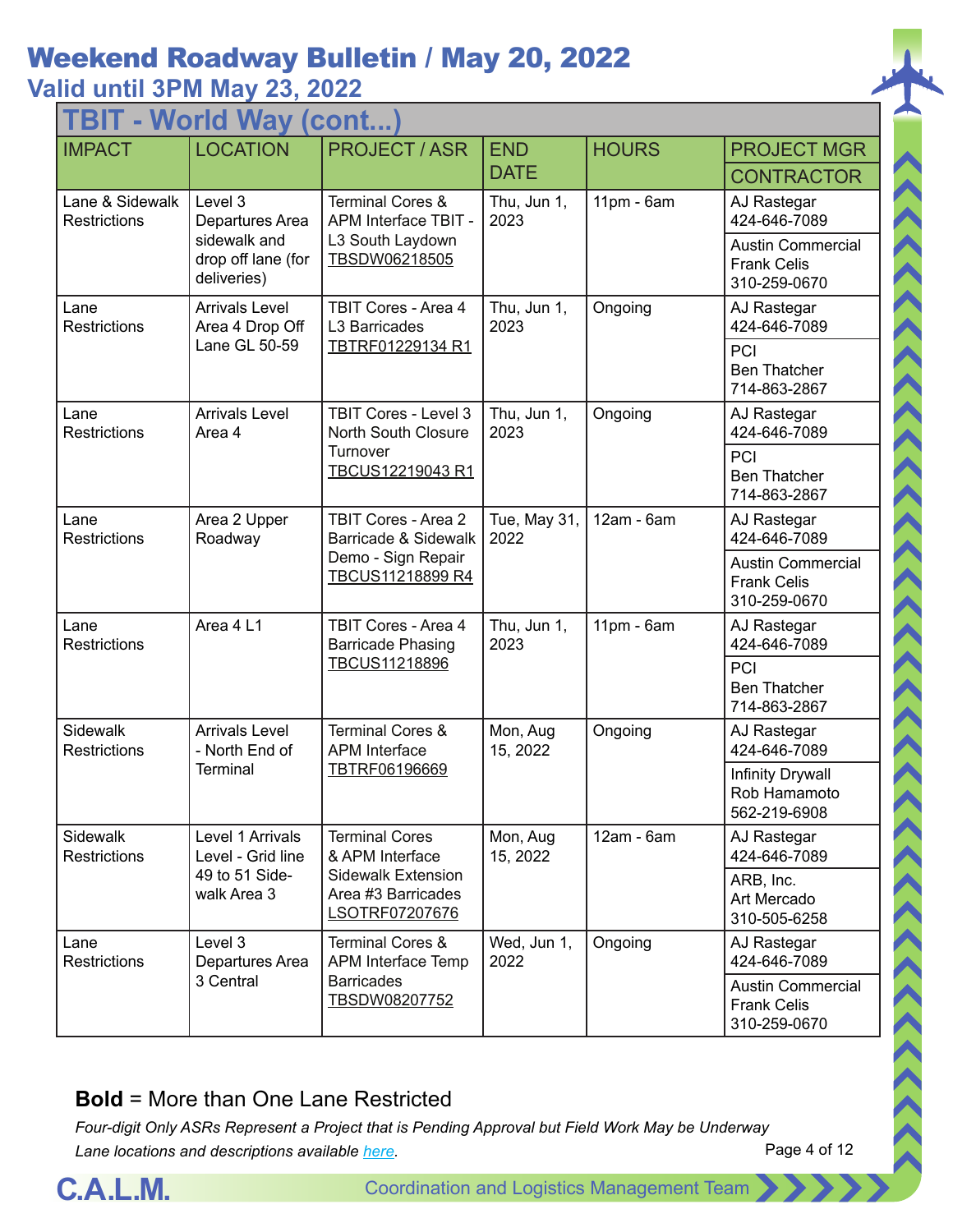### Weekend Roadway Bulletin / May 20, 2022 **Valid until 3PM May 23, 2022**

| <b>TBIT - World Way (cont</b>   |                                            |                                                                   |                      |                        |                                                                |  |  |
|---------------------------------|--------------------------------------------|-------------------------------------------------------------------|----------------------|------------------------|----------------------------------------------------------------|--|--|
| <b>IMPACT</b>                   | <b>LOCATION</b>                            | <b>PROJECT / ASR</b>                                              | <b>END</b>           | <b>HOURS</b>           | <b>PROJECT MGR</b>                                             |  |  |
|                                 |                                            |                                                                   | <b>DATE</b>          |                        | <b>CONTRACTOR</b>                                              |  |  |
| Lane<br><b>Restrictions</b>     | Level 3<br>Departures Area                 | <b>Terminal Cores &amp;</b><br>APM Interface Temp                 | Mon, Aug<br>15, 2022 | Ongoing                | AJ Rastegar<br>424-646-7089                                    |  |  |
|                                 | 2 North Knuckle                            | <b>Barricades</b><br>TBTRF07196668                                |                      |                        | <b>Austin Commercial</b><br><b>Frank Celis</b><br>310-259-0670 |  |  |
| Lane<br>Restrictions            | Area 3 Arrivals<br><b>Level Barricades</b> | <b>Terminal Cores &amp;</b><br>APM Interface -                    | Wed, Jun 1,<br>2022  | Nightly,<br>10pm - 3pm | AJ Rastegar<br>424-646-7089                                    |  |  |
|                                 | / Arrivals Center<br>Ramp                  | Area 3 Arrivals Level<br><b>Barricades</b><br>TBTRF09207833       |                      |                        | <b>Austin Commercial</b><br><b>Frank Celis</b><br>310-259-0670 |  |  |
| Lane &<br>Sidewalk              | <b>Arrivals Level</b><br>T3 West           | <b>TBIT-T3 Connector</b><br>L&side Boundary                       | Wed, May<br>31, 2023 | Ongoing                | David Campbell<br>424-646-7367                                 |  |  |
| Restriction                     | Headhouse /<br><b>TBIT</b>                 | TBCON03218290                                                     |                      |                        | <b>Hensel Phelps</b><br>Kevin Long<br>949-259-3213             |  |  |
| Lane<br><b>Restrictions</b>     | Area 4A De-<br>partures Level              | <b>TBIT Terminal Cores</b><br>& APM Interface<br>TBTRF02218176 R3 | Mon, Jun 27,<br>2022 | 12am - 8am             | AJ Rastegar<br>424-646-7089                                    |  |  |
|                                 | <b>Barricade</b>                           |                                                                   |                      |                        | <b>Austin Commercial</b><br>Ruben de la Cruz<br>310-259-0670   |  |  |
| Lane<br>Restrictions            | World Way North<br>- Right 2 Lanes         | TBIT Cores & APM<br>Interface Nightly De-                         | Thu, Jun 23,<br>2022 | Daily,<br>7am - 4pm    | AJ Rastegar<br>424-646-7089                                    |  |  |
|                                 | at North Knuckle                           | livery, Haul, & Stage<br>TBTRF11197100<br>R <sub>17</sub>         |                      |                        | <b>Austin Commercial</b><br>Art Mercado<br>310-505-6258        |  |  |
| Lane<br><b>Restrictions</b>     | Laydown Area<br>at TBIT Arrivals           | Installation of Fenc-<br>ing & Laydown Area                       | Thu, Jun 2,<br>2022  | Nightly,<br>12am - 8am | AJ Rastegar<br>424-646-7089                                    |  |  |
|                                 | South Knuckle                              | South Knuckle<br>TBTRF04218368                                    | at TBIT Arrivals     |                        | Austin Commercia<br><b>Frank Celis</b><br>310-259-0670         |  |  |
| Sidewalk<br><b>Restrictions</b> | Area 4A Arrivals<br>Level                  | <b>Terminal Cores &amp;</b><br>APM Interface - Area               | Mon, Jun 27,<br>2022 | Nightly,<br>12am - 8am | AJ Rastegar<br>424-646-7089                                    |  |  |
|                                 |                                            | <b>4A Arrivals Barricade</b><br>TBSDW02218172<br>R <sub>2</sub>   |                      |                        | <b>Austin Commercial</b><br>Ruben de La Cruz<br>424-331-3429   |  |  |
| Crosswalk Re-<br>striction      | Crosswalk be-<br>tween P3 & P4             | <b>LAMP APM Guide-</b><br>way Columns                             | Wed, Mar 1,<br>2023  | Ongoing                | Mark Hawley<br>424-646-6676                                    |  |  |
|                                 | across from TBIT                           | LSOTRF04207517                                                    |                      |                        | <b>LINXS</b><br>Marc Pacheco<br>760-801-1885                   |  |  |

#### **Bold** = More than One Lane Restricted

*Four-digit Only ASRs Represent a Project that is Pending Approval but Field Work May be Underway Lane locations and descriptions available [here](http://slaxadgmss001/sites/CALMSHARE/Shared%20Documents/CTA_Lane_Descriptions.pdf).*

Page 5 of 12

 $\langle\langle\langle\langle\langle\langle\rangle\rangle\rangle\rangle\rangle\rangle\rangle$ 

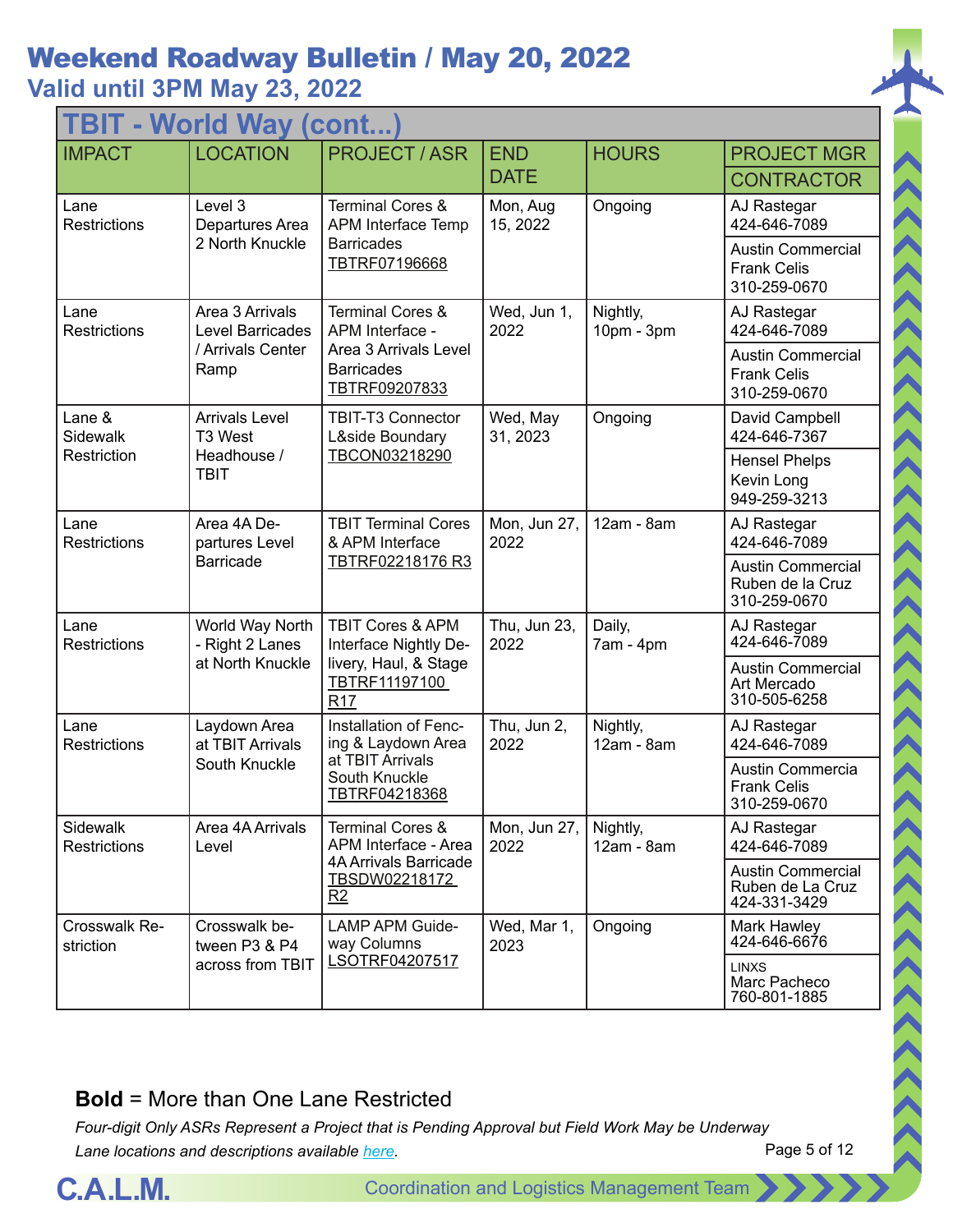### **Valid until 3PM May 23, 2022**

| <b>TBIT - World Way (cont</b>            |                                        |                                                                   |                      |              |                                                       |  |
|------------------------------------------|----------------------------------------|-------------------------------------------------------------------|----------------------|--------------|-------------------------------------------------------|--|
| <b>IMPACT</b>                            | <b>LOCATION</b>                        | <b>PROJECT/ASR</b>                                                | <b>END</b>           | <b>HOURS</b> | <b>PROJECT MGR</b>                                    |  |
|                                          |                                        |                                                                   | <b>DATE</b>          |              | <b>CONTRACTOR</b>                                     |  |
| Lane<br>Restrictions                     | Arrivals T3 -<br><b>TBIT Connector</b> | T3 - TBIT Connector<br><b>Deliveries</b>                          | Thu, Jun 30,<br>2022 | $1am - 6am$  | David Campbell<br>424-646-7367                        |  |
|                                          |                                        | LSOTRF09218709                                                    |                      |              | <b>Hensel Phelps</b><br>Kevin Long<br>949-259-3213    |  |
|                                          | <b>Terminal 4 - World Way</b>          |                                                                   |                      |              |                                                       |  |
| <b>IMPACT</b>                            | <b>LOCATION</b>                        | <b>PROJECT/ASR</b>                                                | <b>END</b>           | <b>HOURS</b> | <b>PROJECT MGR</b>                                    |  |
|                                          |                                        |                                                                   | <b>DATE</b>          |              | <b>CONTRACTOR</b>                                     |  |
| <b>Lane Restriction</b>                  | T4 MH241T &<br><b>T5 MH 239T</b>       | <b>NELA - Campus</b><br><b>Head End DAS</b>                       | Fri, Jun 3,<br>2022  | 1:30am - 6am | Tom Wong<br>310-877-0180                              |  |
|                                          |                                        | Install Splicing Exist-<br>ing Fiber Optic Cable<br>T7SDW09218747 |                      |              | AT&T<br><b>Charles Berry</b><br>310-294-7238          |  |
| Lane Restriction<br>(Occasional &        | Departures Level<br>Curbside for       | AA-T4/5 MP Equip-<br>ment Deliveries<br>T4ELV04229347             | Tue, Jul 26,<br>2022 | Ongoing      | Corey Kramer<br>424-646-6628                          |  |
| Intermittent)                            | <b>Deliveries</b>                      |                                                                   |                      |              | <b>Hensel Phelps</b><br>Daisy Herrera<br>424-303-3229 |  |
| <b>Lane Restriction</b><br>(Occasional & | Departures Level<br>Curbside for       | AA-T4/5 MP Drop off<br>and delivery of mate-                      | Sat, Apr 1,<br>2023  | $1am - 4am$  | Corey Kramer<br>424-646-6628                          |  |
| Intermittent)                            | <b>Deliveries</b>                      | rials and equipment<br>on Departures Level<br>LSOTRF03229292      |                      |              | <b>Hensel Phelps</b><br>Josh Rochelle<br>949-910-3639 |  |
| <b>Lane Restrictions</b>                 | WWS at T4.5<br>Ped Bridge              | <b>LAMP - APM Period-</b><br>ic Deliveries for T4.5               | Thu, Jun 30,<br>2022 | $1am - 5am$  | Mark Hawley<br>424-646-6676                           |  |
|                                          |                                        | bridge<br>LSOTRF01229143                                          |                      |              | <b>LINXS</b><br>Marc Pacheco<br>760-801-1885          |  |
| <b>Lane Restriction</b>                  | Terminal 4 Curb-<br>side Departures    | T4 T5 Moderniza-<br>tion Terminal Building                        | Wed, Dec<br>31, 2025 | Ongoing      | Corey Kramer<br>424-646-6628                          |  |
|                                          | Level                                  | Phase 1 Barricading<br>T4TRF02229198                              |                      |              | <b>Hensel Phelps</b><br>Joe DeFlavio<br>805-428-0214  |  |
| Lane Restriction                         | East Headhouse<br>area all levels      | T4_T5 Moderniza-<br>tion Terminal Building                        | Wed, Dec<br>31, 2025 | Ongoing      | Corey Kramer<br>424-646-6628                          |  |
|                                          |                                        | Phase 1 Barricading<br>T4ELV02229180 R1                           |                      |              | <b>Hensel Phelps</b><br>Joe DeFlavio<br>805-428-0214  |  |
| Lane Restriction                         | Arrivals &<br>Departures Curb-         | T4 T5 Modernization<br>Curbside                                   | Wed, Dec<br>31, 2025 | Ongoing      | Corey Kramer<br>424-646-6628                          |  |
|                                          | sides                                  | Modifications for<br>Phase 1 Barricade<br>T4TRF01229162           |                      |              | <b>Hensel Phelps</b><br>Joe DeFlavio<br>805-428-0214  |  |

#### **Bold** = More than One Lane Restricted



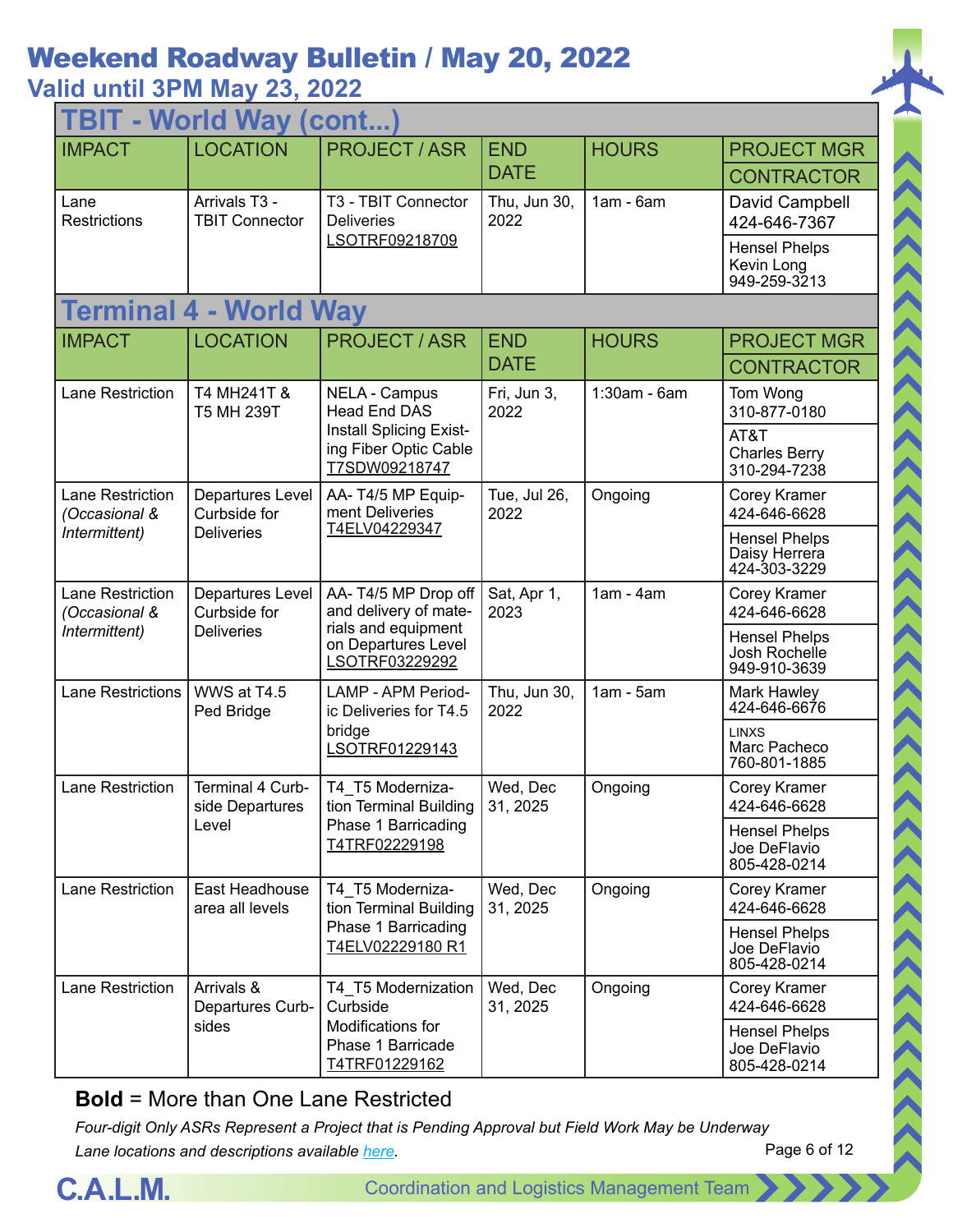**Valid until 3PM May 23, 2022 Marid Way (cont)** 

| <u>ı cı illilidi</u><br><b>VVUIU</b><br><b>vvav</b><br>$\mathbf{U}$ |                                                                                      |                                                                                                                       |                           |                           |                                                                   |  |  |
|---------------------------------------------------------------------|--------------------------------------------------------------------------------------|-----------------------------------------------------------------------------------------------------------------------|---------------------------|---------------------------|-------------------------------------------------------------------|--|--|
| <b>IMPACT</b>                                                       | <b>LOCATION</b>                                                                      | <b>PROJECT/ASR</b>                                                                                                    | <b>END</b>                | <b>HOURS</b>              | <b>PROJECT MGR</b>                                                |  |  |
|                                                                     |                                                                                      |                                                                                                                       | <b>DATE</b>               |                           | <b>CONTRACTOR</b>                                                 |  |  |
| Lane Restriction<br>(Occasional &                                   | T4.5 - Depar-<br>tures & Arrivals                                                    | <b>Curbside Delivery</b><br>Plan                                                                                      | Sat, Oct 31,<br>2022      | Nightly,<br>12am - 4:30am | Corey Kramer<br>424-646-6628                                      |  |  |
| Intermittent)                                                       | Level                                                                                | T4-5SDW11197071                                                                                                       |                           |                           | <b>Hensel Phelps</b><br>Jon Martin<br>424-241-6453                |  |  |
| Lane Restriction<br>(Occasional &                                   | <b>Arrivals Level</b><br>Curbside for                                                | AA-T4 T5 Mod-<br>ernization Program,                                                                                  | Sat, Apr 1,<br>2023       | 1am - 4:30am              | Corey Kramer<br>424-646-6628                                      |  |  |
| Intermittent)                                                       | <b>Deliveries</b>                                                                    | <b>Terminal Building</b><br><b>Curbside Deliveries</b><br>LSOTRF03229292                                              |                           |                           | <b>Hensel Phelps</b><br>Josh Rochelle<br>949-910-3639             |  |  |
| Sidewalk Restric-<br>tion                                           | Sidewalk; Termi-<br>nal 4 & 5 Depar-                                                 | AA - T4.5 Terminal<br>Core Canopy Mods &<br><b>Exterior Skin Instal-</b>                                              | Thu, Sep 1,<br>2022       | Nightly<br>10pm - 6am     | Corey Kramer<br>424-646-6628                                      |  |  |
|                                                                     | tures                                                                                | lation<br>T4.5TRF08206974                                                                                             |                           |                           | <b>Hensel Phelps</b><br>Jon Martin<br>424-241-6453                |  |  |
|                                                                     | <b>Terminal 5 - World Way</b>                                                        |                                                                                                                       |                           |                           |                                                                   |  |  |
| <b>IMPACT</b>                                                       | <b>LOCATION</b>                                                                      | <b>PROJECT / ASR</b>                                                                                                  | <b>END</b><br><b>DATE</b> | <b>HOURS</b>              | <b>PROJECT MGR</b>                                                |  |  |
|                                                                     |                                                                                      |                                                                                                                       |                           |                           | <b>CONTRACTOR</b>                                                 |  |  |
| Lane Restriction                                                    | <b>Nearest Curb</b><br>to Terminal for<br>Curbside Deliver-<br>ies and Remov-<br>als | Spirit - T5 - Self Bag<br>Drop Installation - In-<br>stall New Self Serve<br><b>Ticketing Kiosks</b><br>T5CUS01229065 | Fri, May 27,<br>2022      | 1:30am - 4:30am           | John Plunkett<br>424-646-7503                                     |  |  |
|                                                                     |                                                                                      |                                                                                                                       |                           |                           | <b>RCH Construction</b><br><b>Cordinal Hooper</b><br>714-287-1609 |  |  |
| Lane Restriction                                                    | T4 MH241T &<br>T5 MH 239T                                                            | <b>NELA - Campus</b><br><b>Head End DAS</b>                                                                           | Fri, Jun 3,<br>2022       | 1:30am - 6am              | Tom Wong<br>310-877-0180                                          |  |  |
|                                                                     |                                                                                      | Install Splicing Exist-<br>ing Fiber Optic Cable<br>T7SDW09218747                                                     |                           |                           | AT&T<br><b>Charles Berry</b><br>310-294-7238                      |  |  |
| Lane Restrictions                                                   | World Way N by<br>T5.5, upper and                                                    | LAMP APM T5.5<br><b>Shoring Tower</b>                                                                                 | Wed, May<br>25, 2022      | Ongoing                   | Mark Hawley<br>424-646-6676                                       |  |  |
|                                                                     | lower                                                                                | LSOTRF04229350                                                                                                        |                           |                           | <b>LINXS</b><br>Marc Pacheco<br>760-801-1885                      |  |  |
| Lane Restrictions                                                   | Departures Level<br>WWN at T5.5                                                      | <b>LAMP APM Enabling</b><br>for T5.5 Ped Bridge                                                                       | Sat, May 28,<br>2022      | $12am - 4am$              | Mark Hawley<br>424-646-6676                                       |  |  |
|                                                                     | Ped Bridge Site                                                                      | LSOTRF03229288                                                                                                        |                           |                           | <b>LINXS</b><br>Marc Pacheco<br>760-801-1885                      |  |  |
| Sidewalk<br><b>Restrictions</b>                                     | Parking structure<br>6 sidewalk                                                      | Build PED canopy for<br>T5.5 bridge                                                                                   | Fri, Aug 26,<br>2022      | Ongoing                   | Mark Hawley<br>424-646-6676                                       |  |  |
|                                                                     |                                                                                      | LSOSDW05229436                                                                                                        |                           |                           | <b>LINXS</b><br>Marc Pacheco<br>760-801-1885                      |  |  |
|                                                                     |                                                                                      |                                                                                                                       |                           |                           |                                                                   |  |  |

#### **Bold** = More than One Lane Restricted



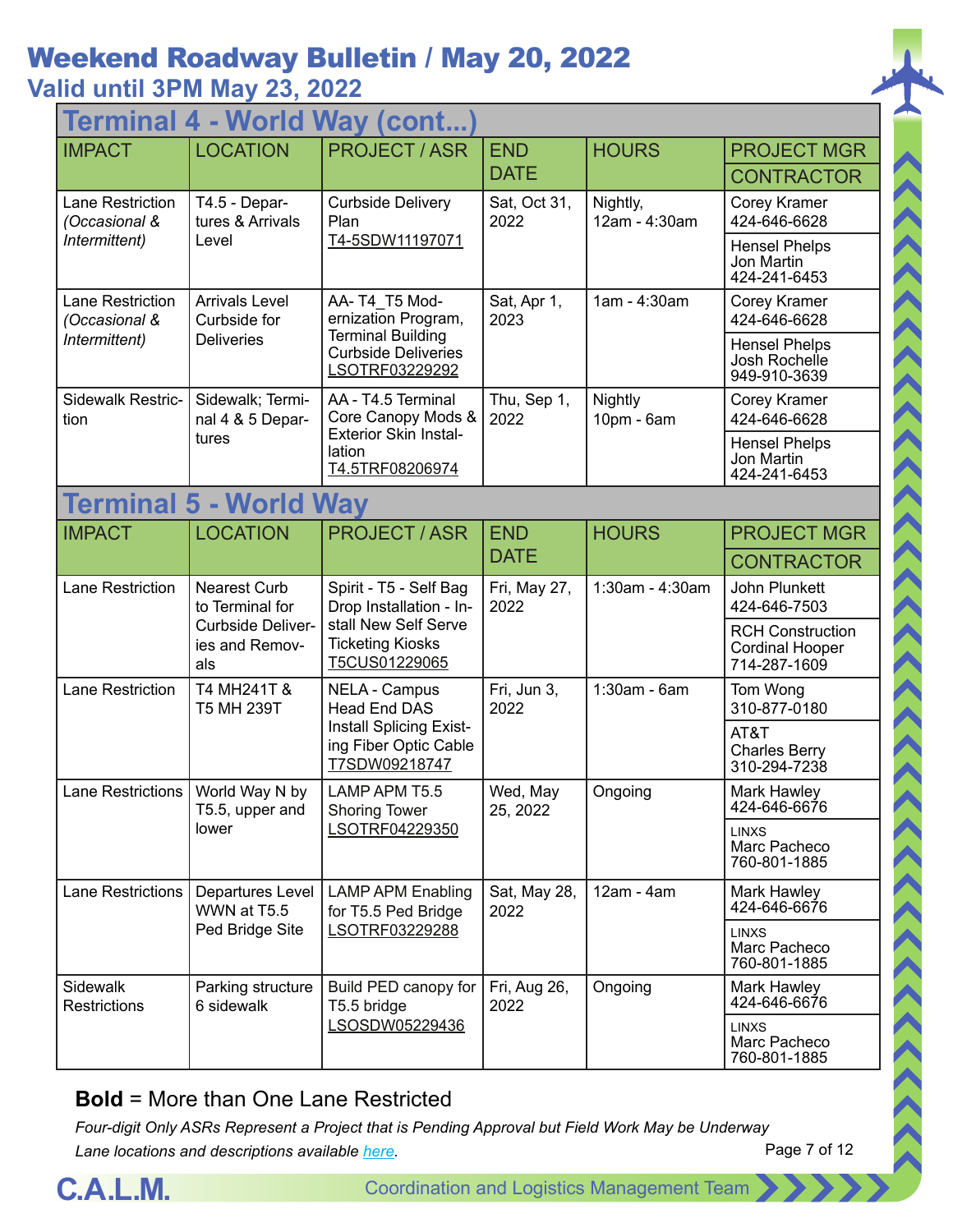## **Valid until 3PM May 23, 2022**

| <b>World</b><br><b>Way (cont.</b><br><b>lermina</b> |                                                  |                                                            |                                   |                           |                                                                 |  |  |
|-----------------------------------------------------|--------------------------------------------------|------------------------------------------------------------|-----------------------------------|---------------------------|-----------------------------------------------------------------|--|--|
| <b>IMPACT</b>                                       | <b>LOCATION</b>                                  | <b>PROJECT/ASR</b>                                         | <b>END</b>                        | <b>HOURS</b>              | <b>PROJECT MGR</b>                                              |  |  |
|                                                     |                                                  |                                                            | <b>DATE</b>                       |                           | <b>CONTRACTOR</b>                                               |  |  |
| <b>Lane Restrictions</b>                            | T5.5, Sidewalk,<br>& Roadway                     | T5.5 Cores: Build Ar-<br>rivals Barricades and             | Thu, Jun 30,<br>2022              | 10pm - 6am                | Devraj Patel<br>424-646-7527                                    |  |  |
|                                                     |                                                  | <b>Sidewalk Extension</b><br>T5.5TRF10197028               |                                   |                           | <b>CSA Constructors</b><br>Mike Kern<br>562-895-4753            |  |  |
| Lane Restrictions                                   | T5.5, Sidewalk,<br>& Roadway                     | T5.5 Cores: Build<br>Interior Barricades on                | Mon, May<br>30, 2022              | 12am - 5am                | Devraj Patel<br>424-646-7527                                    |  |  |
|                                                     |                                                  | Departures & Con-<br>course Levels<br>T5CUS10196940 R7     |                                   |                           | <b>Infinity Drywall</b><br>Sergio Velasquez<br>562-639-8022     |  |  |
| <b>Lane Restrictions</b>                            | T5.5, Sidewalk,<br>& Roadway                     | T5.5 Build Arrivals<br>Barricades & Side-                  | Thu, Jun 30,<br>2022              | 10pm - 6am                | Devraj Patel<br>424-646-7527                                    |  |  |
|                                                     |                                                  | walk Extension<br>LSOTRF10196952                           |                                   |                           | <b>CSA Constructors</b><br>Mike Kern<br>562-895-4753            |  |  |
| <b>Lane Restrictions</b>                            | L3 Roadway in<br>front of T5.5 bar-              | T5.5 Cores & APM<br>Interface Mobile                       | Tue, May 31,<br>2022              | 10pm - 6am                | Devraj Patel<br>424-646-7527                                    |  |  |
|                                                     | ricades                                          | Crane & Glazing<br>T5.5CRN08218652                         |                                   |                           | <b>Elite Glazing</b><br>Raymond Ledesma<br>562-416-3092         |  |  |
| <b>Lane Restrictions</b>                            | Terminal 5.5<br>Arrivals & De-<br>partures Level | <b>LAMP-APM Build</b><br>T5.5 PED Bridge<br>LSOTRF04229377 | Wed, Jun 1,<br>2022               | Ongoing                   | Mark Hawley<br>424-646-6676                                     |  |  |
|                                                     | Roadway                                          |                                                            |                                   |                           | <b>LINXS</b><br>Marc Pacheco<br>760-801-1885                    |  |  |
| Lane Restriction<br>(Occasional &                   | $T4.5 -$<br>Departures & Ar-                     | <b>Curbside Delivery</b><br>Plan                           | Sat, Oct 31,<br>2022              | Nightly,<br>12am - 4:30am | <b>Corey Kramer</b><br>424-646-6628                             |  |  |
| Intermittent)                                       | rivals Level                                     | T4-5SDW11197071                                            |                                   |                           | <b>Hensel Phelps</b><br>Jon Martin<br>424-241-6453              |  |  |
| Lane Restrictions   T5.5 Arrivals                   | Level Inner                                      | T5.5 Fire Water Vault<br>Access                            | Tue, May 31,   12am - 8am<br>2022 |                           | Devraj Patel<br>424-646-7527                                    |  |  |
|                                                     | Lanes in front of<br>T5.5 Barricades             | LSOTRF06218582                                             |                                   |                           | <b>Austin Commercial</b><br><b>Brian Sliter</b><br>310-259-2394 |  |  |
| Sidewalk Restric-<br>tion                           | Sidewalk; Termi-<br>nal 4 & 5 Depar-             | AA - T4.5 Terminal<br>Core Canopy Mods &                   | Thu, Sep 1,<br>2022               | Nightly<br>10pm - 6am     | Corey Kramer<br>424-646-6628                                    |  |  |
|                                                     | tures                                            | <b>Exterior Skin Instal-</b><br>lation<br>T4.5TRF08206974  |                                   |                           | <b>Hensel Phelps</b><br>Jon Martin<br>424-241-6453              |  |  |

#### **Bold** = More than One Lane Restricted

*Four-digit Only ASRs Represent a Project that is Pending Approval but Field Work May be Underway Lane locations and descriptions available [here](http://slaxadgmss001/sites/CALMSHARE/Shared%20Documents/CTA_Lane_Descriptions.pdf).*



 $\rightarrow$   $\rightarrow$   $\rightarrow$   $\rightarrow$   $\rightarrow$   $\rightarrow$   $\rightarrow$ 

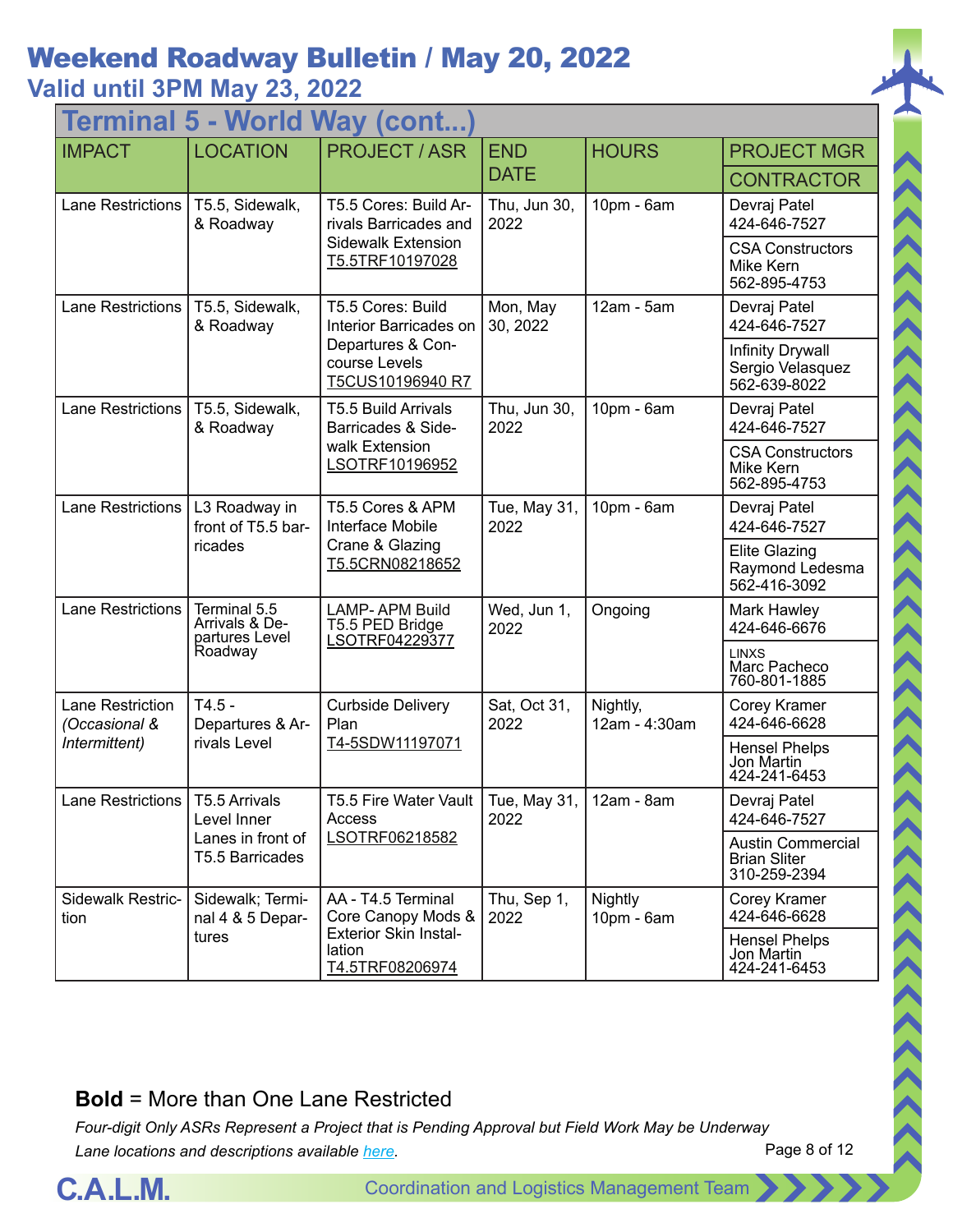### **Valid until 3PM May 23, 2022**

| <b>Terminal 6 - World Way</b>            |                                           |                                                                  |                      |                 |                                                   |  |  |
|------------------------------------------|-------------------------------------------|------------------------------------------------------------------|----------------------|-----------------|---------------------------------------------------|--|--|
| <b>IMPACT</b>                            | <b>LOCATION</b>                           | <b>PROJECT / ASR</b>                                             | <b>END</b>           | <b>HOURS</b>    | <b>PROJECT MGR</b>                                |  |  |
|                                          |                                           |                                                                  | <b>DATE</b>          |                 | <b>CONTRACTOR</b>                                 |  |  |
| <b>Lane Restrictions</b>                 | World Way N by<br>T5.5, upper and         | LAMP APM T5.5<br><b>Shoring Tower</b>                            | Wed, May<br>25, 2022 | Ongoing         | Mark Hawley<br>424-646-6676                       |  |  |
|                                          | lower                                     | LSOTRF04229350                                                   |                      |                 | <b>LINXS</b><br>Marc Pacheco<br>760-801-1885      |  |  |
|                                          | <b>Terminal 7 - World Way</b>             |                                                                  |                      |                 |                                                   |  |  |
| <b>IMPACT</b>                            | <b>LOCATION</b>                           | <b>PROJECT/ASR</b>                                               | <b>END</b>           | <b>HOURS</b>    | <b>PROJECT MGR</b>                                |  |  |
|                                          |                                           |                                                                  | <b>DATE</b>          |                 | <b>CONTRACTOR</b>                                 |  |  |
| <b>Lane Restriction</b><br>(Occasional & | <b>T7 Exterior</b><br>Roadway (T7         | Install and Removal<br>of Advertising Ban-                       | Fri, Dec 16,<br>2022 | 3am - 4:30am    | <b>Michael Waterhouse</b><br>424-646-6434         |  |  |
| Intermittent)                            | Skybridge Ban-<br>ner)                    | ner on T7 skybridge<br>location<br>LSOTRF05229402                |                      |                 | <b>JPerez</b><br>Oscar Garcia<br>562-316-8256     |  |  |
| Lane Restriction<br>(Occasional &        | <b>T7 Arrivals Level</b><br>Curbside -    | T7 Arrivals Level -<br><b>Curbside Deliveries</b>                | Tue, May 31,<br>2022 | $12am - 1am$    | Tom Wong<br>310-877-0180                          |  |  |
| Intermittent)<br>Column 7F               |                                           | Tuesdays/Thursdays<br>T7SDW09218747                              |                      |                 | <b>CTS</b><br>Joe Vidaure<br>508-382-2166         |  |  |
| Lane Restrictions                        | WWS at P7                                 | LAMP - APM<br><b>Production Piles</b>                            | Thu, Jun 30,<br>2022 | 12am - 11am     | Mark Hawley<br>424-646-6676                       |  |  |
|                                          |                                           | LSOTRF08218673<br>R6                                             |                      |                 | <b>LINXS</b><br>Marc Pacheco<br>760-801-1885      |  |  |
| <b>Terminal 8 - World Way</b>            |                                           |                                                                  |                      |                 |                                                   |  |  |
| <b>IMPACT</b>                            | <b>LOCATION</b>                           | <b>PROJECT / ASR</b>                                             | <b>END</b>           | <b>HOURS</b>    | <b>PROJECT MGR</b>                                |  |  |
|                                          |                                           |                                                                  | <b>DATE</b>          |                 | <b>CONTRACTOR</b>                                 |  |  |
| <b>Lane Restriction</b><br>(Occasional & | <b>APD Parking Lot</b><br>near Terminal 8 | <b>NELA - Campus</b><br><b>Head End DAS</b>                      | Fri, Jul 1,<br>2022  | 6am - 6pm       | Tom Wong<br>310-877-0180                          |  |  |
| Intermittent)                            | & APD Building                            | Install<br>LSOOTH12219055                                        |                      |                 | Aztecs Telecom<br>Gene Bourgeault<br>562-335-3647 |  |  |
|                                          |                                           | Center Way / West Way / East Way / Sky Way / Theme Way           |                      |                 |                                                   |  |  |
| <b>IMPACT</b>                            | <b>LOCATION</b>                           | <b>PROJECT/ASR</b>                                               | <b>END</b>           | <b>HOURS</b>    | <b>PROJECT MGR</b>                                |  |  |
|                                          |                                           |                                                                  | <b>DATE</b>          |                 | <b>CONTRACTOR</b>                                 |  |  |
| Lane Restrictions                        | Center Way at<br><b>CUP</b>               | <b>CUP Recycled Water</b><br>Line - Deliveries<br>LSOTRF05229424 | Fri, Jun 24,<br>2022 | 6:30am - 3:30pm | Mandeep Ghuman<br>424-646-5858                    |  |  |
|                                          |                                           |                                                                  |                      |                 | Skanska<br><b>Trenton Sotelo</b><br>951-201-3998  |  |  |

#### **Bold** = More than One Lane Restricted

*Four-digit Only ASRs Represent a Project that is Pending Approval but Field Work May be Underway Lane locations and descriptions available [here](http://slaxadgmss001/sites/CALMSHARE/Shared%20Documents/CTA_Lane_Descriptions.pdf).*



Page 9 of 12

くくくくくくくくくくくくくくくくくくくくくくくくくくくくくくくくく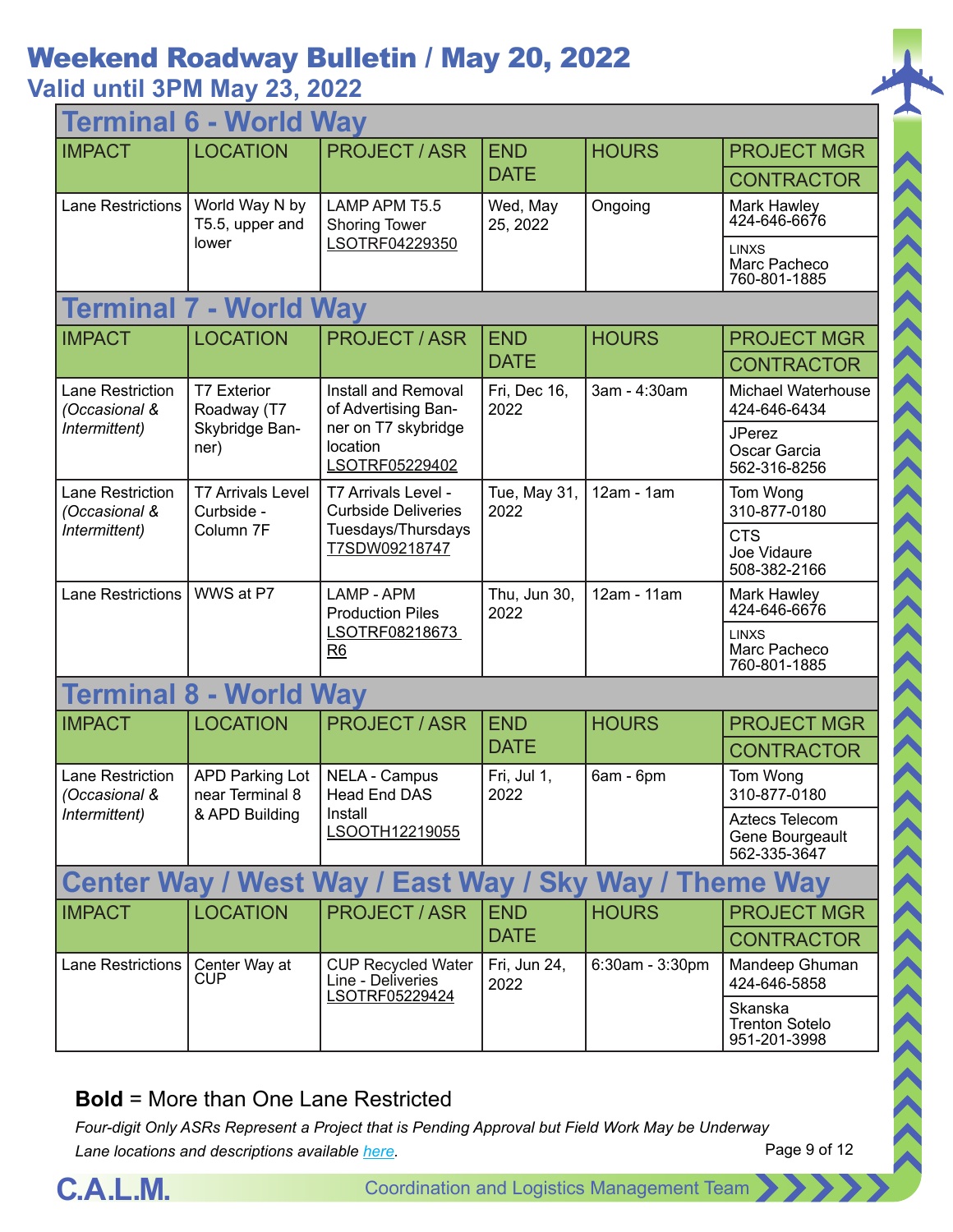### **Valid until 3PM May 23, 2022**

| <b>Center Way / West Way / East Way /</b><br><b>Sky Way / Theme Way (cont)</b> |                                                                                                                  |                                                                                 |                      |                                              |                                              |  |
|--------------------------------------------------------------------------------|------------------------------------------------------------------------------------------------------------------|---------------------------------------------------------------------------------|----------------------|----------------------------------------------|----------------------------------------------|--|
| <b>IMPACT</b>                                                                  | <b>LOCATION</b>                                                                                                  | <b>PROJECT / ASR</b>                                                            | <b>END</b>           | <b>HOURS</b>                                 | <b>PROJECT MGR</b>                           |  |
|                                                                                |                                                                                                                  |                                                                                 | <b>DATE</b>          |                                              | <b>CONTRACTOR</b>                            |  |
| <b>Lane Restrictions</b>                                                       | <b>Traffic Lanes and</b><br>sidewalks along                                                                      | CTA Roadways -<br><b>RSX Potholing</b>                                          | Fri, Jun 24,<br>2022 | 6pm - 2am                                    | Mandeep Ghuman<br>424-646-5858               |  |
|                                                                                | Theme Way<br>and Center Way<br><b>North</b>                                                                      | LSOTRF04229353                                                                  |                      |                                              | Skanska<br>Matt<br>Booth310-386-4611         |  |
| <b>Lane Restrictions</b>                                                       | Circle way &<br>Airport return                                                                                   | LAMP - APM Con-<br>crete Pour at TPSS-1                                         | Thu, Jun 23,<br>2022 | $1am - 5am$                                  | Mark Hawley<br>424-646-6676                  |  |
|                                                                                |                                                                                                                  | LSOTRF03229271                                                                  |                      |                                              | <b>LINXS</b><br>Marc Pacheco<br>760-801-1885 |  |
| <b>Lane Restrictions</b><br>/ PS Impacts to                                    | Center Way at<br>PS-2B (Roof                                                                                     | <b>LAMP APM -</b><br>Spanning guide-                                            | Wed, Jun 1,<br>2022  | Ongoing                                      | Mark Hawley<br>424-646-6676                  |  |
| Roof Level Only                                                                | Level)                                                                                                           | way across P2B<br>LSOPS2B10218799<br>R4                                         |                      |                                              | <b>LINXS</b><br>Marc Pacheco<br>760-801-1885 |  |
| <b>Sidewalk</b><br><b>Restrictions</b>                                         | Sidewalk north of<br><b>LAMP - APM Civil</b><br><b>TPSS Site along</b><br>WWN / Sky Way<br>crete at TPSS-1<br>R1 | Improvement to con-                                                             | Tue, May 31,<br>2022 | Ongoing                                      | Mark Hawley<br>424-646-6676                  |  |
|                                                                                |                                                                                                                  | LSOTRF02229256                                                                  |                      |                                              | <b>LINXS</b><br>Marc Pacheco<br>760-801-1885 |  |
| Sidewalk<br><b>Restrictions</b>                                                | <b>WWS &amp; Center</b><br>Way Intersection                                                                      | <b>LAMP APM Remove</b><br>K-rail from WWS                                       | Sat, May 20,<br>2023 | $1am - 8am$                                  | Mark Hawley<br>424-646-6676                  |  |
|                                                                                |                                                                                                                  | LSOTRF04229332                                                                  |                      |                                              | <b>LINXS</b><br>Marc Pacheco<br>760-801-1885 |  |
| Lane Restrictions                                                              | Circle Way                                                                                                       | <b>LAMP APM Install</b><br><b>Electrical Duct Bank</b>                          | Fri, Jun 10,<br>2022 | 12am - 9am                                   | Mark Hawley<br>424-646-6676                  |  |
|                                                                                |                                                                                                                  | TPSS to ECTA<br>LSOTRF01229113<br>R <sub>1</sub>                                |                      |                                              | <b>LINXS</b><br>Marc Pacheco<br>760-801-1885 |  |
|                                                                                | 3 Level 1 Egress                                                                                                 | Lane Restrictions   Parking Structure   LAMP - APM Con-<br>crete Pour for W-CTA | Thu, Jun 30,<br>2022 | 12am - 11am                                  | Mark Hawley<br>424-646-6676                  |  |
|                                                                                |                                                                                                                  | LSOTRF10218906<br>R1                                                            |                      |                                              | <b>LINXS</b><br>Marc Pacheco<br>760-801-1885 |  |
| Lane Restrictions                                                              | Center way be-<br>tween West way                                                                                 | LAMP - APM Guide-<br>way Construction                                           | Tue, May 31,<br>2022 | Ongoing                                      | Mark Hawley<br>424-646-6676                  |  |
|                                                                                | LSOTRF08207830<br>& Theme way                                                                                    |                                                                                 |                      | <b>LINXS</b><br>Marc Pacheco<br>760-801-1885 |                                              |  |
| Lane Clousure                                                                  | Intersection of<br>Center way &                                                                                  | LAMP-Automated<br>People Mover (APM)                                            | Sat, Dec 31,<br>2022 | Ongoing                                      | Mark Hawley<br>424-646-6676                  |  |
|                                                                                | World Way South                                                                                                  | E-CTA<br>LSOTRF10207519                                                         |                      |                                              | <b>LINXS</b><br>Marc Pacheco<br>760-801-1885 |  |

#### **Bold** = More than One Lane Restricted



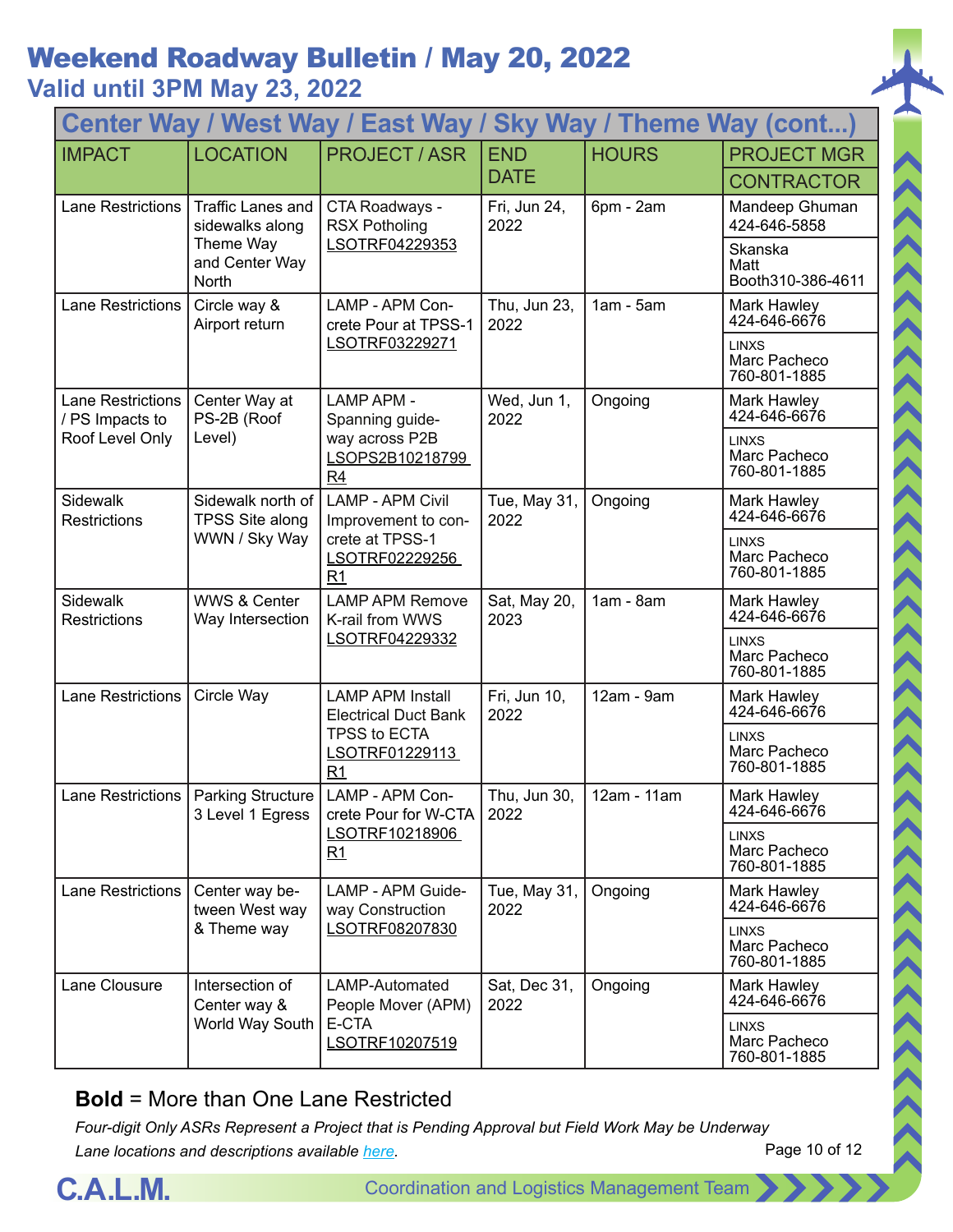## Weekend Roadway Bulletin / May 20, 2022 **Valid until 3PM May 23, 2022**

| Center Way / West Way / East Way /<br><b>Sky Way / Theme Way (cont)</b> |                                               |                                                                                    |                      |                      |                                              |  |
|-------------------------------------------------------------------------|-----------------------------------------------|------------------------------------------------------------------------------------|----------------------|----------------------|----------------------------------------------|--|
| <b>IMPACT</b>                                                           | <b>LOCATION</b>                               | <b>PROJECT / ASR</b>                                                               | <b>END</b>           | <b>HOURS</b>         | <b>PROJECT MGR</b>                           |  |
|                                                                         |                                               |                                                                                    | <b>DATE</b>          |                      | <b>CONTRACTOR</b>                            |  |
| <b>Lane Restrictions</b>                                                | Center Way<br>ECTA by PS7-SL                  | LAMP-Automated<br>People Mover Erect-                                              | Mon, Jan 30,<br>2023 | 1am - 9am            | Mark Hawley<br>424-646-6676                  |  |
|                                                                         |                                               | ing Bents 34-36<br>LSOTRF01218105                                                  |                      |                      | <b>LINXS</b><br>Marc Pacheco<br>760-801-1885 |  |
| <b>Lane Restrictions</b>                                                | Center Way at<br>PS-2B Area for               | LAMP-Automated<br>People Mover                                                     | Mon, Jan 30,<br>2023 | 12am - 8am           | Mark Hawley<br>424-646-6676                  |  |
|                                                                         | Bent 8                                        | Working on Bent 8<br>LSOTRF01218105                                                |                      |                      | <b>LINXS</b><br>Marc Pacheco<br>760-801-1885 |  |
| Lane Restrictions                                                       | West Way NB &<br><b>Upper West Way</b>        | LAMP-Automated<br>People Mover                                                     | Mon, Jan 30,<br>2023 | 10pm - 8am           | Mark Hawley<br>424-646-6676                  |  |
|                                                                         |                                               | Deliver 3 Trailer to<br><b>WCTA</b> area<br>LSOTRF01218105                         |                      |                      | <b>LINXS</b><br>Marc Pacheco<br>760-801-1885 |  |
| Sidewalk<br><b>Restrictions</b>                                         | Lower West Way<br>- Southbound                | <b>LAMP-APM</b> install<br>back up generator for<br>West station<br>LSOTRF04229335 | Sun, Jun 5,<br>2022  | $10pm - 6am$         | Mark Hawley<br>424-646-6676                  |  |
|                                                                         | Side                                          |                                                                                    |                      |                      | <b>LINXS</b><br>Marc Pacheco<br>760-801-1885 |  |
| Lane Clousure                                                           | Upper East Way                                | LAMP - APM E-CTA<br>LSOTRF07207736                                                 | Thu, Jun 30,<br>2022 | Daily,<br>12am - 6am | Mark Hawley<br>424-646-6676                  |  |
|                                                                         |                                               |                                                                                    |                      |                      | <b>LINXS</b><br>Marc Pacheco<br>760-801-1885 |  |
| <b>Lane Restrictions</b>                                                | Upper East &<br>West closure                  | <b>LAMP-APM ECTA</b><br>& WCTA Falsework                                           | Thu, Jun 30,<br>2022 | 12am - 6am           | Mark Hawley<br>424-646-6676                  |  |
|                                                                         |                                               | Erections<br>LSOTRF07207711                                                        |                      |                      | <b>LINXS</b><br>Marc Pacheco<br>760-801-1885 |  |
| <b>Lane Restrictions</b>                                                | Center Way be-<br>tween East Way<br>& Sky Way | LAMP- APM Guide-<br>way Construction<br><b>ECTA</b>                                | Tue, May 31,<br>2022 | 9am - 3pm            | Mark Hawley<br>424-646-6676                  |  |
|                                                                         |                                               | LSOTRF08207791                                                                     |                      |                      | <b>LINXS</b><br>Marc Pacheco<br>760-801-1885 |  |
| Lane Restrictions                                                       | Upper World Way                               | <b>LAMP-APM Pour</b><br>1GW4 guideway                                              | Tue, May 31,<br>2022 | 11:30pm - 6am        | Mark Hawley<br>424-646-6676                  |  |
|                                                                         |                                               | between 39A-41<br><u>LSOTRF08207791</u>                                            |                      |                      | <b>LINXS</b><br>Marc Pacheco<br>760-801-1885 |  |
| <b>Lane Restrictions</b>                                                | East Way NB                                   | <b>LAMP-APM Build</b><br>Protective Canopy                                         | Fri, Aug 5,<br>2022  | $12am - 6am$         | Mark Hawley<br>424-646-6676                  |  |
|                                                                         |                                               | for PEDs using East<br>Way<br>LSÓSDW08207751                                       |                      |                      | <b>LINXS</b><br>Marc Pacheco<br>760-801-1885 |  |

#### **Bold** = More than One Lane Restricted